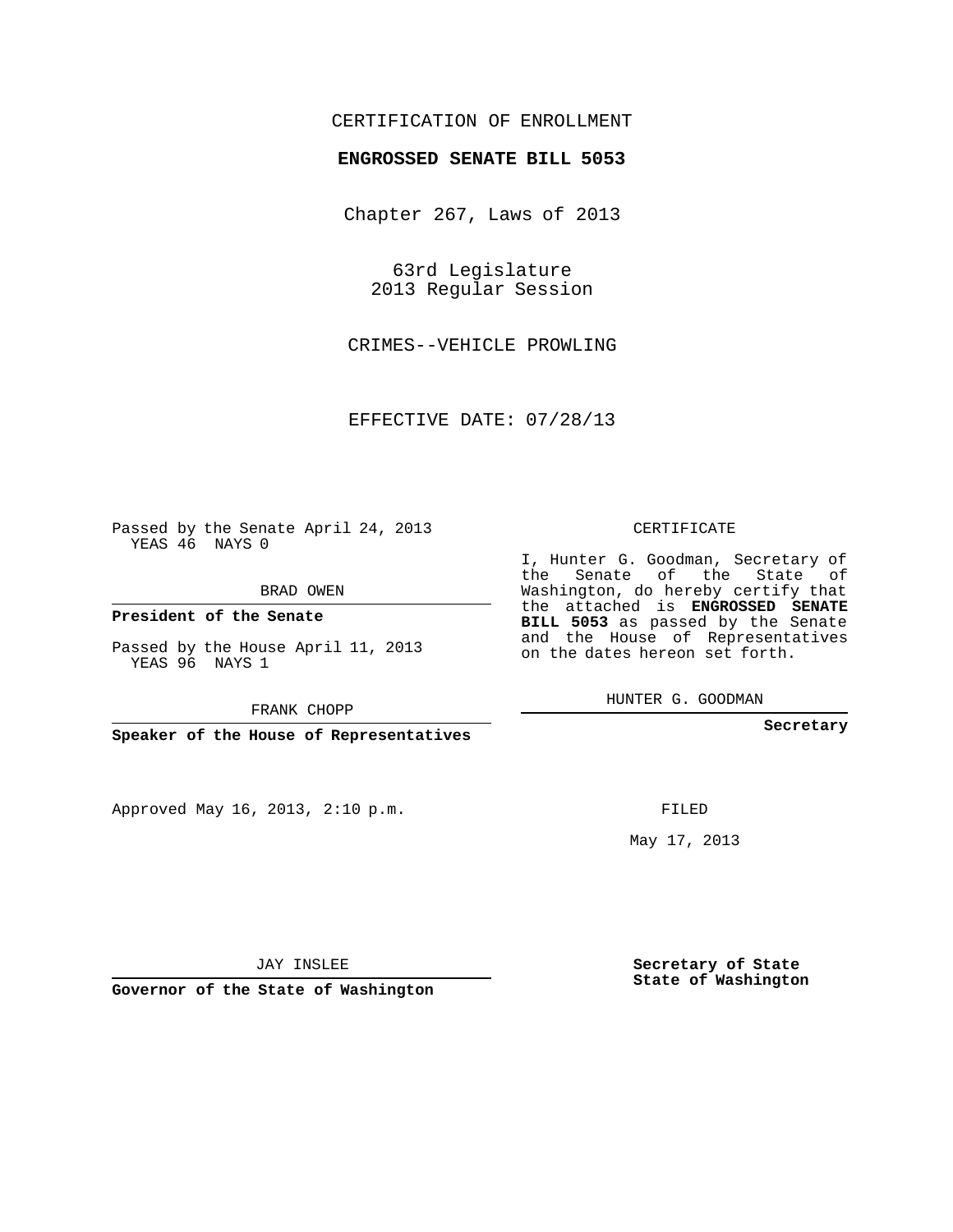# **ENGROSSED SENATE BILL 5053** \_\_\_\_\_\_\_\_\_\_\_\_\_\_\_\_\_\_\_\_\_\_\_\_\_\_\_\_\_\_\_\_\_\_\_\_\_\_\_\_\_\_\_\_\_

\_\_\_\_\_\_\_\_\_\_\_\_\_\_\_\_\_\_\_\_\_\_\_\_\_\_\_\_\_\_\_\_\_\_\_\_\_\_\_\_\_\_\_\_\_

## AS AMENDED BY THE HOUSE

Passed Legislature - 2013 Regular Session

**State of Washington 63rd Legislature 2013 Regular Session By** Senators Harper, Tom, Roach, Murray, Kohl-Welles, Eide, Carrell, and Shin

Read first time 01/16/13. Referred to Committee on Law & Justice.

 1 AN ACT Relating to vehicle prowling; amending RCW 9A.52.100; 2 reenacting and amending RCW 9.94A.515; and prescribing penalties.

3 BE IT ENACTED BY THE LEGISLATURE OF THE STATE OF WASHINGTON:

 4 **Sec. 1.** RCW 9A.52.100 and 2011 c 336 s 376 are each amended to 5 read as follows:

 (1) A person is guilty of vehicle prowling in the second degree if, with intent to commit a crime against a person or property therein, he or she enters or remains unlawfully in a vehicle other than a motor home, as defined in RCW 46.04.305, or a vessel equipped for propulsion by mechanical means or by sail which has a cabin equipped with permanently installed sleeping quarters or cooking facilities.

12 (2) Except as provided in subsection (3) of this section, vehicle 13 prowling in the second degree is a gross misdemeanor.

14 (3) Vehicle prowling in the second degree is a class C felony upon 15 a third or subsequent conviction of vehicle prowling in the second 16 degree. A third or subsequent conviction means that a person has been 17 previously convicted at least two separate occasions of the crime of 18 vehicle prowling in the second degree.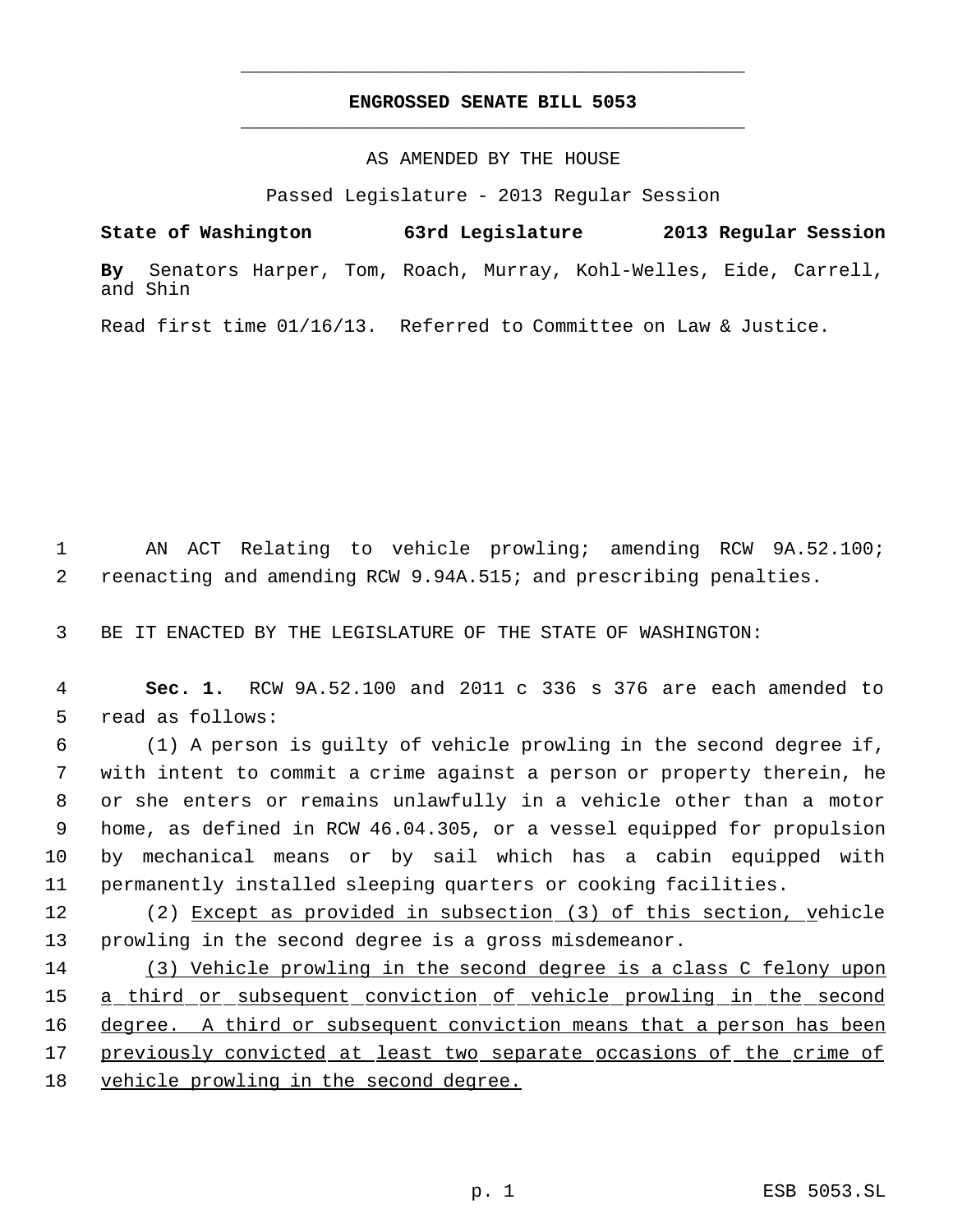| 1  | (4)     | Multiple counts of yehicle prowling (a) charged in the same                 |
|----|---------|-----------------------------------------------------------------------------|
| 2  |         | charging document do not count as separate offenses for the purposes of     |
| 3  |         | charging as a felony based on previous convictions for vehicle prowling     |
| 4  |         | in the second degree and (b) based on the same date of occurrence do        |
| 5  |         | not count as separate offenses for the purposes of charging as a felony     |
| 6  |         | based on previous convictions for vehicle prowling in the second            |
| 7  | degree. |                                                                             |
|    |         |                                                                             |
| 8  | Sec. 2. | RCW 9.94A.515 and 2012 c 176 s 3 and 2012 c 162 s 1 are                     |
| 9  |         | each reenacted and amended to read as follows:                              |
| 10 |         |                                                                             |
|    |         |                                                                             |
| 11 |         | TABLE 2                                                                     |
| 12 |         | <b>CRIMES INCLUDED WITHIN</b>                                               |
| 13 |         | EACH SERIOUSNESS LEVEL                                                      |
| 14 | XVI     | <b>Aggravated Murder 1 (RCW</b>                                             |
| 15 |         | 10.95.020                                                                   |
| 16 | XV      | Homicide by abuse (RCW 9A.32.055)                                           |
| 17 |         | Malicious explosion 1 (RCW)                                                 |
| 18 |         | 70.74.280(1)                                                                |
| 19 |         | Murder 1 (RCW 9A.32.030)                                                    |
| 20 | XIV     | Murder 2 (RCW 9A.32.050)                                                    |
| 21 |         | Trafficking 1 (RCW 9A.40.100(1))                                            |
| 22 | XIII    | Malicious explosion 2 (RCW                                                  |
| 23 |         | 70.74.280(2)                                                                |
| 24 |         | Malicious placement of an explosive 1                                       |
| 25 |         | (RCW 70.74.270(1))                                                          |
| 26 | XII     | Assault 1 (RCW 9A.36.011)                                                   |
| 27 |         | Assault of a Child 1 (RCW 9A.36.120)<br>Malicious placement of an imitation |
| 28 |         |                                                                             |
| 29 |         | device $1 (RCW 70.74.272(1)(a))$                                            |
| 30 |         | Promoting Commercial Sexual Abuse                                           |
| 31 |         | of a Minor (RCW 9.68A.101)                                                  |
| 32 |         | Rape 1 (RCW 9A.44.040)                                                      |
| 33 |         | Rape of a Child 1 (RCW 9A.44.073)                                           |
| 34 |         | Trafficking 2 (RCW 9A.40.100(2))                                            |
| 35 | XI      | Manslaughter 1 (RCW 9A.32.060)                                              |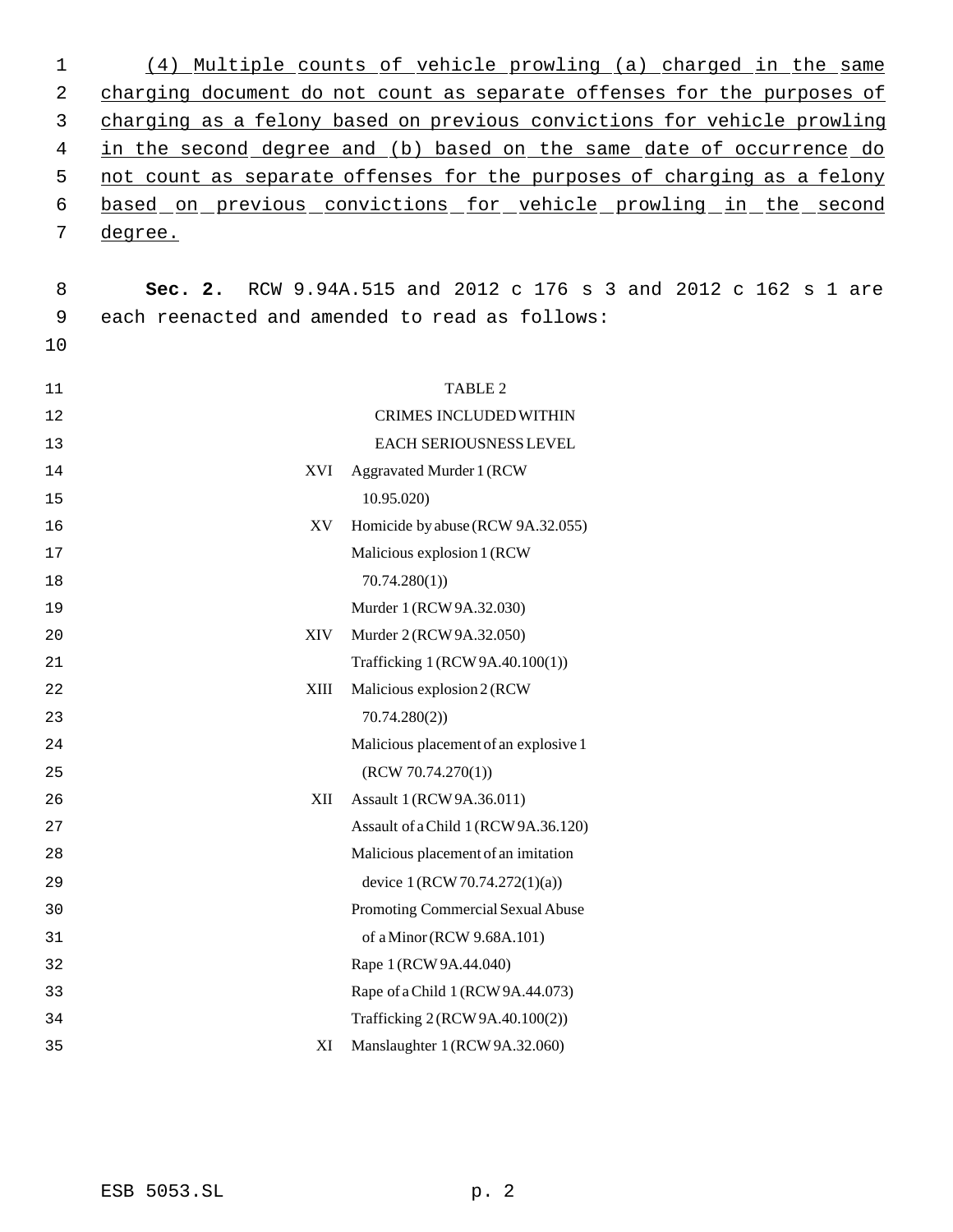| 1              |      | Rape 2 (RCW 9A.44.050)                  |
|----------------|------|-----------------------------------------|
| $\overline{2}$ |      | Rape of a Child 2 (RCW 9A.44.076)       |
| 3              |      | Vehicular Homicide, by being under      |
| 4              |      | the influence of intoxicating liquor    |
| 5              |      | or any drug (RCW 46.61.520)             |
| 6              | X    | Child Molestation 1 (RCW 9A.44.083)     |
| 7              |      | Criminal Mistreatment 1 (RCW            |
| 8              |      | 9A.42.020)                              |
| 9              |      | Indecent Liberties (with forcible       |
| 10             |      | compulsion) (RCW                        |
| 11             |      | 9A.44.100(1)(a)                         |
| 12             |      | Kidnapping 1 (RCW 9A.40.020)            |
| 13             |      | Leading Organized Crime (RCW            |
| 14             |      | 9A.82.060(1)(a)                         |
| 15             |      | Malicious explosion 3 (RCW              |
| 16             |      | 70.74.280(3)                            |
| 17             |      | <b>Sexually Violent Predator Escape</b> |
| 18             |      | (RCW 9A.76.115)                         |
| 19             | IX   | Abandonment of Dependent Person 1       |
| 20             |      | (RCW 9A.42.060)                         |
| 21             |      | Assault of a Child 2 (RCW 9A.36.130)    |
| 22             |      | Explosive devices prohibited (RCW       |
| 23             |      | 70.74.180)                              |
| 24             |      | Hit and Run--Death (RCW                 |
| 25             |      | 46.52.020(4)(a)                         |
| 26             |      | Homicide by Watercraft, by being        |
| 27             |      | under the influence of intoxicating     |
| 28             |      | liquor or any drug (RCW                 |
| 29             |      | 79A.60.050)                             |
| 30             |      | Inciting Criminal Profiteering (RCW     |
| 31             |      | 9A.82.060(1)(b)                         |
| 32             |      | Malicious placement of an explosive 2   |
| 33             |      | (RCW 70.74.270(2))                      |
| 34             |      | Robbery 1 (RCW 9A.56.200)               |
| 35             |      | Sexual Exploitation (RCW 9.68A.040)     |
| 36             | VIII | Arson 1 (RCW 9A.48.020)                 |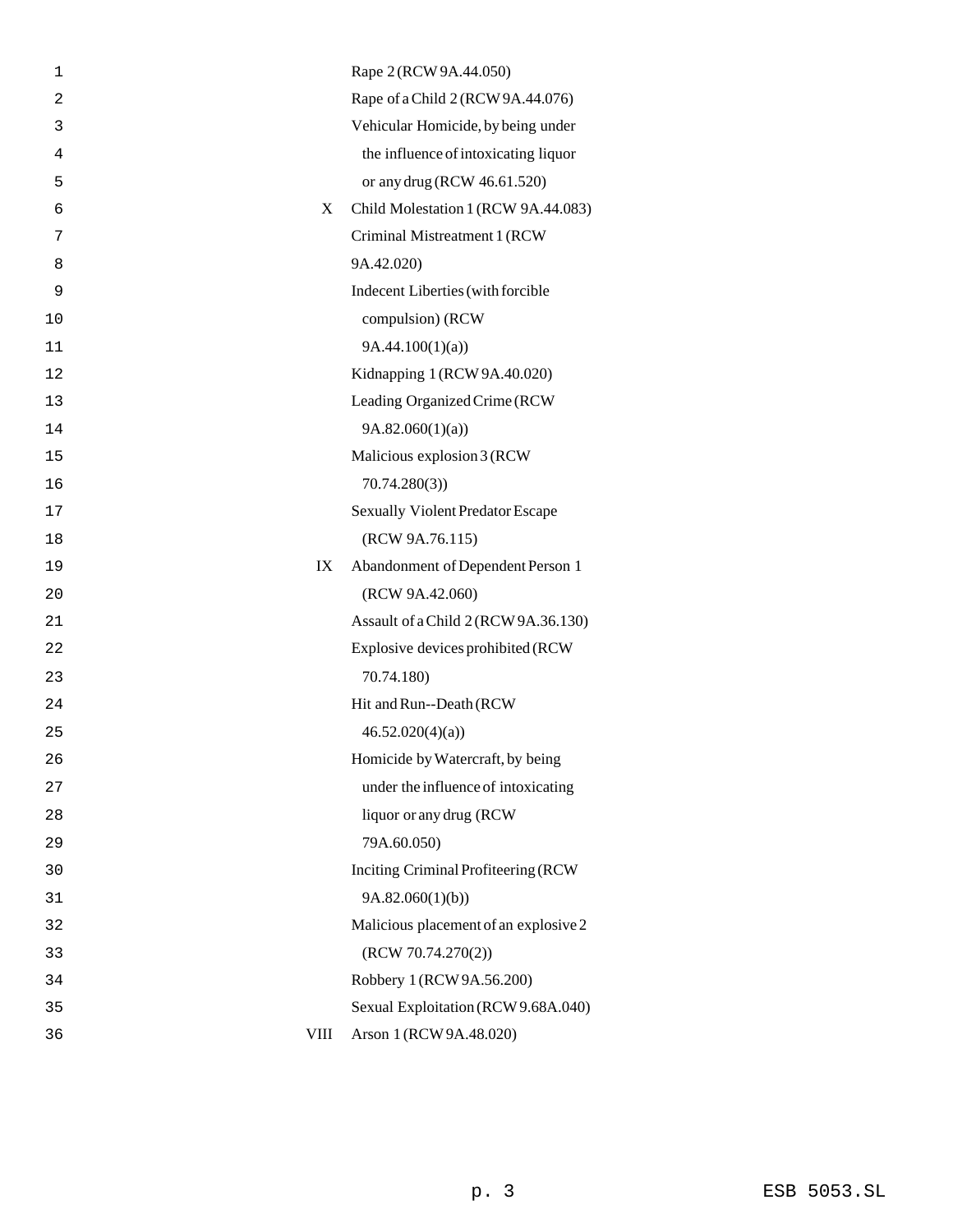| 1              |     | Commercial Sexual Abuse of a Minor     |
|----------------|-----|----------------------------------------|
| $\overline{2}$ |     | (RCW 9.68A.100)                        |
| 3              |     | Homicide by Watercraft, by the         |
| 4              |     | operation of any vessel in a           |
| 5              |     | reckless manner (RCW                   |
| 6              |     | 79A.60.050)                            |
| 7              |     | Manslaughter 2 (RCW 9A.32.070)         |
| 8              |     | Promoting Prostitution 1 (RCW          |
| 9              |     | 9A.88.070)                             |
| 10             |     | Theft of Ammonia (RCW 69.55.010)       |
| 11             |     | Vehicular Homicide, by the operation   |
| 12             |     | of any vehicle in a reckless manner    |
| 13             |     | (RCW 46.61.520)                        |
| 14             | VII | Burglary 1 (RCW 9A.52.020)             |
| 15             |     | Child Molestation 2 (RCW 9A.44.086)    |
| 16             |     | Civil Disorder Training (RCW           |
| 17             |     | 9A.48.120)                             |
| 18             |     | Dealing in depictions of minor engaged |
| 19             |     | in sexually explicit conduct 1         |
| 20             |     | (RCW 9.68A.050(1))                     |
| 21             |     | Drive-by Shooting (RCW 9A.36.045)      |
| 22             |     | Homicide by Watercraft, by disregard   |
| 23             |     | for the safety of others (RCW          |
| 24             |     | 79A.60.050)                            |
| 25             |     | Indecent Liberties (without forcible   |
| 26             |     | compulsion) (RCW 9A.44.100(1)          |
| 27             |     | $(b)$ and $(c)$ )                      |
| 28             |     | Introducing Contraband 1 (RCW          |
| 29             |     | 9A.76.140)                             |
| 30             |     | Malicious placement of an explosive 3  |
| 31             |     | (RCW 70.74.270(3))                     |
| 32             |     | Negligently Causing Death By Use of a  |
| 33             |     | Signal Preemption Device (RCW          |
| 34             |     | 46.37.675)                             |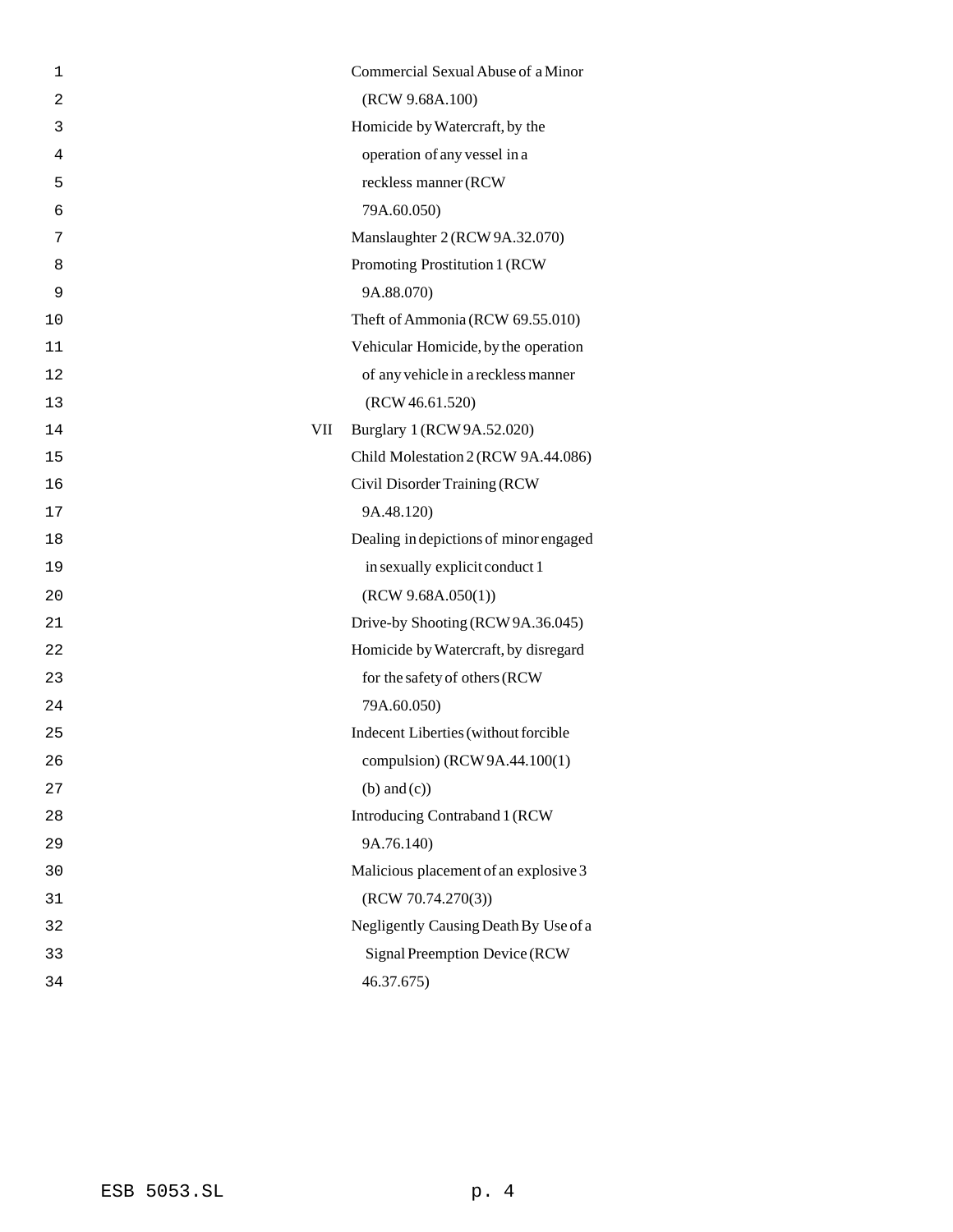| 1  |    | Sending, bringing into state depictions |
|----|----|-----------------------------------------|
| 2  |    | of minor engaged in sexually            |
| 3  |    | explicit conduct 1 (RCW                 |
| 4  |    | 9.68A.060(1)                            |
| 5  |    | Unlawful Possession of a Firearm in     |
| 6  |    | the first degree (RCW $9.41.040(1)$ )   |
| 7  |    | Use of a Machine Gun in Commission      |
| 8  |    | of a Felony (RCW 9.41.225)              |
| 9  |    | Vehicular Homicide, by disregard for    |
| 10 |    | the safety of others (RCW               |
| 11 |    | 46.61.520)                              |
| 12 | VI | Bail Jumping with Murder 1 (RCW         |
| 13 |    | 9A.76.170(3)(a)                         |
| 14 |    | Bribery (RCW 9A.68.010)                 |
| 15 |    | Incest $1 (RCW 9A.64.020(1))$           |
| 16 |    | Intimidating a Judge (RCW 9A.72.160)    |
| 17 |    | Intimidating a Juror/Witness (RCW       |
| 18 |    | 9A.72.110, 9A.72.130)                   |
| 19 |    | Malicious placement of an imitation     |
| 20 |    | device 2 (RCW 70.74.272(1)(b))          |
| 21 |    | Possession of Depictions of a Minor     |
| 22 |    | <b>Engaged in Sexually Explicit</b>     |
| 23 |    | Conduct 1 (RCW 9.68A.070(1))            |
| 24 |    | Rape of a Child 3 (RCW 9A.44.079)       |
| 25 |    | Theft of a Firearm (RCW 9A.56.300)      |
| 26 |    | Unlawful Storage of Ammonia (RCW        |
| 27 |    | 69.55.020)                              |
| 28 | V  | Abandonment of Dependent Person 2       |
| 29 |    | (RCW 9A.42.070)                         |
| 30 |    | Advancing money or property for         |
| 31 |    | extortionate extension of credit        |
| 32 |    | (RCW 9A.82.030)                         |
| 33 |    | Bail Jumping with class A Felony        |
| 34 |    | (RCW 9A.76.170(3)(b))                   |
| 35 |    | Child Molestation 3 (RCW 9A.44.089)     |
| 36 |    | Criminal Mistreatment 2 (RCW            |
| 37 |    | 9A.42.030)                              |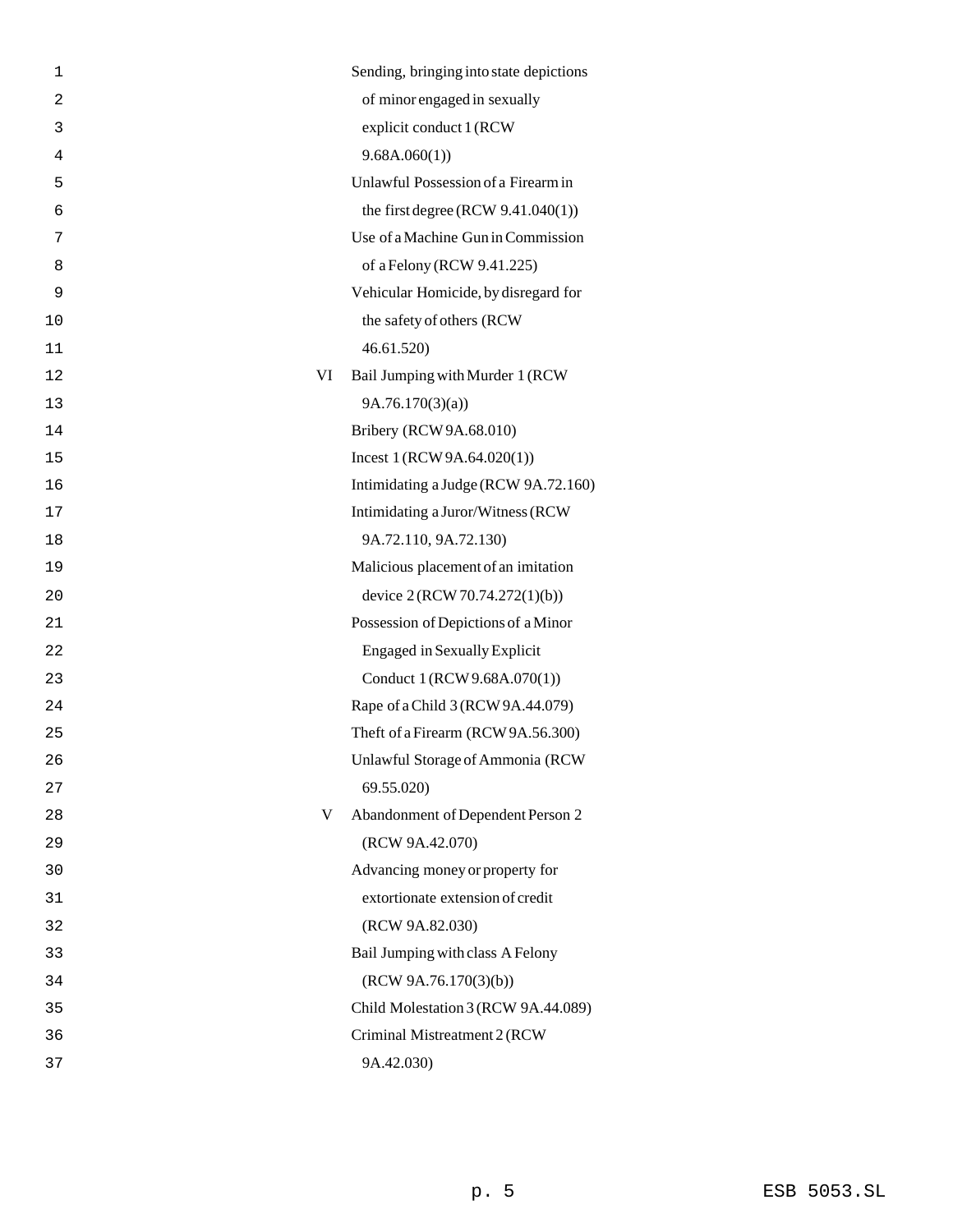| $\mathbf 1$    | Custodial Sexual Misconduct 1 (RCW      |
|----------------|-----------------------------------------|
| $\overline{c}$ | 9A.44.160)                              |
| 3              | Dealing in Depictions of Minor          |
| 4              | <b>Engaged in Sexually Explicit</b>     |
| 5              | Conduct 2 (RCW 9.68A.050(2))            |
| 6              | Domestic Violence Court Order           |
| 7              | Violation (RCW 10.99.040,               |
| 8              | 10.99.050, 26.09.300, 26.10.220,        |
| 9              | 26.26.138, 26.50.110, 26.52.070,        |
| 10             | or 74.34.145)                           |
| 11             | Driving While Under the Influence       |
| 12             | (RCW 46.61.502(6))                      |
| 13             | Extortion 1 (RCW 9A.56.120)             |
| 14             | Extortionate Extension of Credit (RCW   |
| 15             | 9A.82.020)                              |
| 16             | <b>Extortionate Means to Collect</b>    |
| 17             | Extensions of Credit (RCW               |
| 18             | 9A.82.040)                              |
| 19             | Incest $2 (RCW 9A.64.020(2))$           |
| 20             | Kidnapping 2 (RCW 9A.40.030)            |
| 21             | Perjury 1 (RCW 9A.72.020)               |
| 22             | Persistent prison misbehavior (RCW      |
| 23             | 9.94.070)                               |
| 24             | Physical Control of a Vehicle While     |
| 25             | Under the Influence (RCW                |
| 26             | 46.61.504(6)                            |
| 27             | Possession of a Stolen Firearm (RCW     |
| 28             | 9A.56.310)                              |
| 29             | Rape 3 (RCW 9A.44.060)                  |
| 30             | Rendering Criminal Assistance 1         |
| 31             | (RCW 9A.76.070)                         |
| 32             | Sending, Bringing into State Depictions |
| 33             | of Minor Engaged in Sexually            |
| 34             | Explicit Conduct 2 (RCW                 |
| 35             | 9.68A.060(2)                            |
| 36             | Sexual Misconduct with a Minor 1        |
| 37             | (RCW 9A.44.093)                         |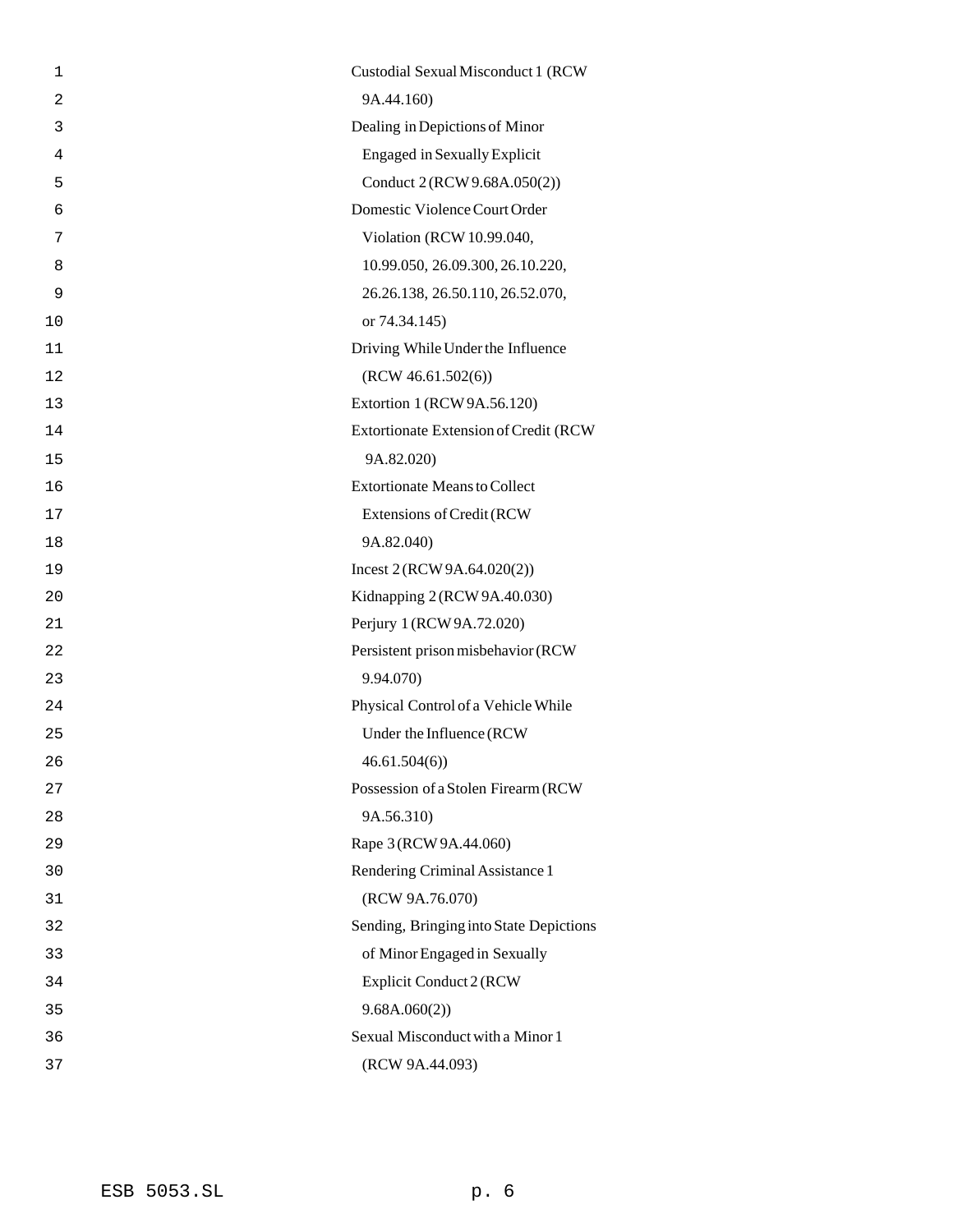| 1              |    | <b>Sexually Violating Human Remains</b> |
|----------------|----|-----------------------------------------|
| $\overline{c}$ |    | (RCW 9A.44.105)                         |
| 3              |    | <b>Stalking (RCW 9A.46.110)</b>         |
| 4              |    | Taking Motor Vehicle Without            |
| 5              |    | Permission 1 (RCW 9A.56.070)            |
| 6              | IV | Arson 2 (RCW 9A.48.030)                 |
| 7              |    | Assault 2 (RCW 9A.36.021)               |
| 8              |    | Assault 3 (of a Peace Officer with a    |
| 9              |    | Projectile Stun Gun) (RCW               |
| 10             |    | 9A.36.031(1)(h)                         |
| 11             |    | Assault by Watercraft (RCW              |
| 12             |    | 79A.60.060)                             |
| 13             |    | Bribing a Witness/Bribe Received by     |
| 14             |    | Witness (RCW 9A.72.090,                 |
| 15             |    | 9A.72.100)                              |
| 16             |    | Cheating 1 (RCW 9.46.1961)              |
| 17             |    | Commercial Bribery (RCW 9A.68.060)      |
| 18             |    | Counterfeiting (RCW 9.16.035(4))        |
| 19             |    | Endangerment with a Controlled          |
| 20             |    | Substance (RCW 9A.42.100)               |
| 21             |    | Escape 1 (RCW 9A.76.110)                |
| 22             |    | Hit and Run--Injury (RCW)               |
| 23             |    | 46.52.020(4)(b)                         |
| 24             |    | Hit and Run with Vessel--Injury         |
| 25             |    | Accident (RCW 79A.60.200(3))            |
| 26             |    | Identity Theft 1 (RCW 9.35.020(2))      |
| 27             |    | Indecent Exposure to Person Under       |
| 28             |    | Age Fourteen (subsequent sex            |
| 29             |    | offense) (RCW 9A.88.010)                |
| 30             |    | Influencing Outcome of Sporting Event   |
| 31             |    | (RCW 9A.82.070)                         |
| 32             |    | Malicious Harassment (RCW               |
| 33             |    | 9A.36.080)                              |
| 34             |    | Possession of Depictions of a Minor     |
| 35             |    | <b>Engaged in Sexually Explicit</b>     |
| 36             |    | Conduct 2 (RCW 9.68A.070(2))            |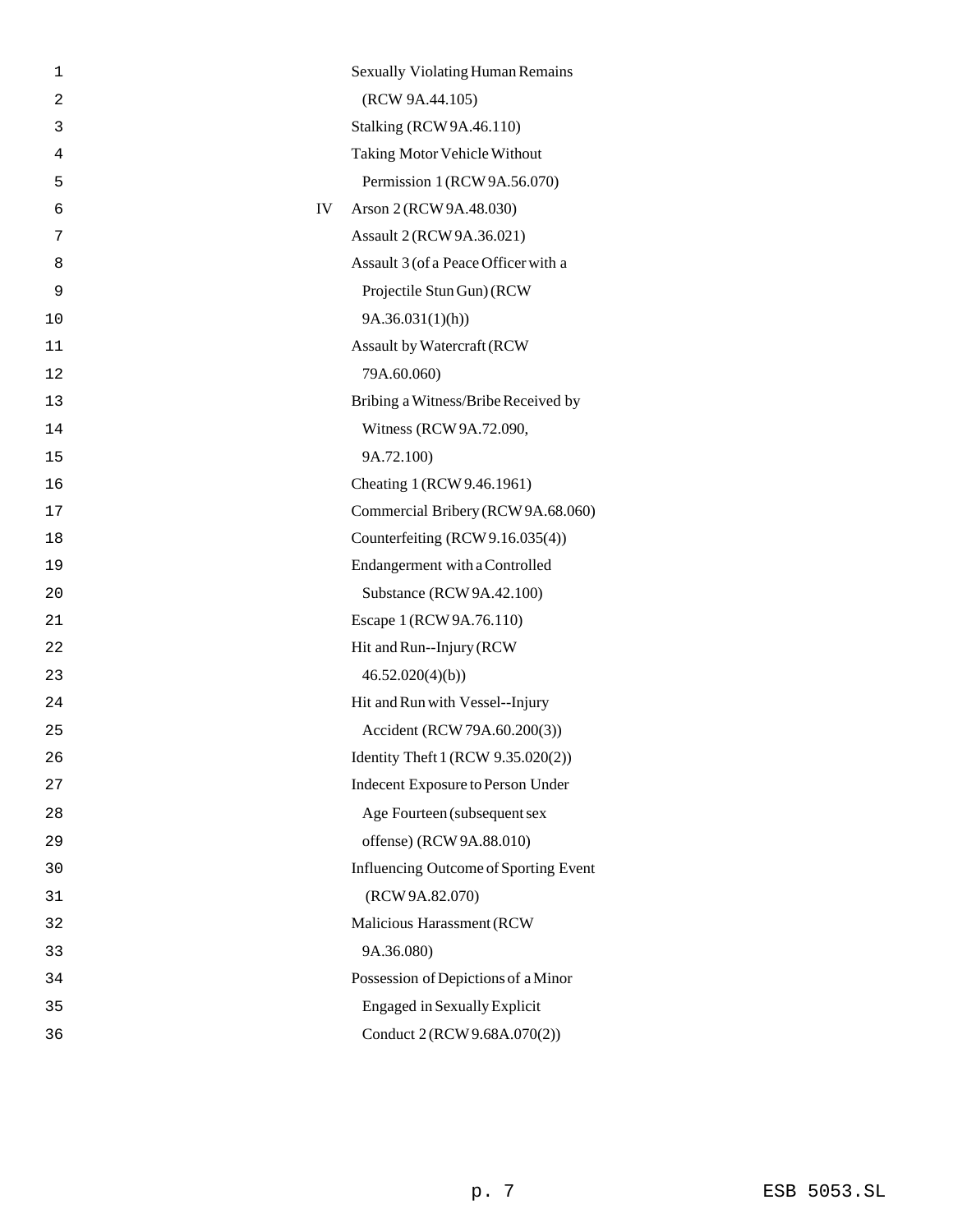| 9A.52.025)<br>$\overline{2}$<br>Robbery 2 (RCW 9A.56.210)<br>3<br>Theft of Livestock 1 (RCW 9A.56.080)<br>4<br>Threats to Bomb (RCW 9.61.160)<br>5<br>Trafficking in Stolen Property 1 (RCW)<br>6<br>9A.82.050)<br>7<br>Unlawful factoring of a credit card or<br>8<br>payment card transaction (RCW<br>9<br>9A.56.290(4)(b)<br>10<br>Unlawful transaction of health<br>11<br>coverage as a health care service<br>12<br>contractor (RCW 48.44.016(3))<br>13<br>Unlawful transaction of health<br>14<br>coverage as a health maintenance<br>15<br>organization (RCW 48.46.033(3))<br>16<br>Unlawful transaction of insurance<br>17<br>business (RCW 48.15.023(3))<br>18<br>Unlicensed practice as an insurance<br>19<br>professional (RCW $48.17.063(2)$ )<br>20<br>Use of Proceeds of Criminal<br>21<br>Profiteering (RCW 9A.82.080(1)<br>22<br>and $(2)$ )<br>23<br>Vehicle Prowling 2 (third or<br>24<br>subsequent offense) (RCW<br>25<br>9A.52.100(3)<br>26<br>Vehicular Assault, by being under the<br>27<br>influence of intoxicating liquor or<br>28<br>29<br>any drug, or by the operation or<br>driving of a vehicle in a reckless<br>30<br>manner (RCW 46.61.522)<br>31<br>Viewing of Depictions of a Minor<br>32<br><b>Engaged in Sexually Explicit</b><br>33<br>Conduct 1 (RCW 9.68A.075(1))<br>34<br>Willful Failure to Return from<br>35<br>Furlough (RCW 72.66.060)<br>36 | 1 | <b>Residential Burglary (RCW</b> |
|-------------------------------------------------------------------------------------------------------------------------------------------------------------------------------------------------------------------------------------------------------------------------------------------------------------------------------------------------------------------------------------------------------------------------------------------------------------------------------------------------------------------------------------------------------------------------------------------------------------------------------------------------------------------------------------------------------------------------------------------------------------------------------------------------------------------------------------------------------------------------------------------------------------------------------------------------------------------------------------------------------------------------------------------------------------------------------------------------------------------------------------------------------------------------------------------------------------------------------------------------------------------------------------------------------------------------------------------------------------------------------------------|---|----------------------------------|
|                                                                                                                                                                                                                                                                                                                                                                                                                                                                                                                                                                                                                                                                                                                                                                                                                                                                                                                                                                                                                                                                                                                                                                                                                                                                                                                                                                                           |   |                                  |
|                                                                                                                                                                                                                                                                                                                                                                                                                                                                                                                                                                                                                                                                                                                                                                                                                                                                                                                                                                                                                                                                                                                                                                                                                                                                                                                                                                                           |   |                                  |
|                                                                                                                                                                                                                                                                                                                                                                                                                                                                                                                                                                                                                                                                                                                                                                                                                                                                                                                                                                                                                                                                                                                                                                                                                                                                                                                                                                                           |   |                                  |
|                                                                                                                                                                                                                                                                                                                                                                                                                                                                                                                                                                                                                                                                                                                                                                                                                                                                                                                                                                                                                                                                                                                                                                                                                                                                                                                                                                                           |   |                                  |
|                                                                                                                                                                                                                                                                                                                                                                                                                                                                                                                                                                                                                                                                                                                                                                                                                                                                                                                                                                                                                                                                                                                                                                                                                                                                                                                                                                                           |   |                                  |
|                                                                                                                                                                                                                                                                                                                                                                                                                                                                                                                                                                                                                                                                                                                                                                                                                                                                                                                                                                                                                                                                                                                                                                                                                                                                                                                                                                                           |   |                                  |
|                                                                                                                                                                                                                                                                                                                                                                                                                                                                                                                                                                                                                                                                                                                                                                                                                                                                                                                                                                                                                                                                                                                                                                                                                                                                                                                                                                                           |   |                                  |
|                                                                                                                                                                                                                                                                                                                                                                                                                                                                                                                                                                                                                                                                                                                                                                                                                                                                                                                                                                                                                                                                                                                                                                                                                                                                                                                                                                                           |   |                                  |
|                                                                                                                                                                                                                                                                                                                                                                                                                                                                                                                                                                                                                                                                                                                                                                                                                                                                                                                                                                                                                                                                                                                                                                                                                                                                                                                                                                                           |   |                                  |
|                                                                                                                                                                                                                                                                                                                                                                                                                                                                                                                                                                                                                                                                                                                                                                                                                                                                                                                                                                                                                                                                                                                                                                                                                                                                                                                                                                                           |   |                                  |
|                                                                                                                                                                                                                                                                                                                                                                                                                                                                                                                                                                                                                                                                                                                                                                                                                                                                                                                                                                                                                                                                                                                                                                                                                                                                                                                                                                                           |   |                                  |
|                                                                                                                                                                                                                                                                                                                                                                                                                                                                                                                                                                                                                                                                                                                                                                                                                                                                                                                                                                                                                                                                                                                                                                                                                                                                                                                                                                                           |   |                                  |
|                                                                                                                                                                                                                                                                                                                                                                                                                                                                                                                                                                                                                                                                                                                                                                                                                                                                                                                                                                                                                                                                                                                                                                                                                                                                                                                                                                                           |   |                                  |
|                                                                                                                                                                                                                                                                                                                                                                                                                                                                                                                                                                                                                                                                                                                                                                                                                                                                                                                                                                                                                                                                                                                                                                                                                                                                                                                                                                                           |   |                                  |
|                                                                                                                                                                                                                                                                                                                                                                                                                                                                                                                                                                                                                                                                                                                                                                                                                                                                                                                                                                                                                                                                                                                                                                                                                                                                                                                                                                                           |   |                                  |
|                                                                                                                                                                                                                                                                                                                                                                                                                                                                                                                                                                                                                                                                                                                                                                                                                                                                                                                                                                                                                                                                                                                                                                                                                                                                                                                                                                                           |   |                                  |
|                                                                                                                                                                                                                                                                                                                                                                                                                                                                                                                                                                                                                                                                                                                                                                                                                                                                                                                                                                                                                                                                                                                                                                                                                                                                                                                                                                                           |   |                                  |
|                                                                                                                                                                                                                                                                                                                                                                                                                                                                                                                                                                                                                                                                                                                                                                                                                                                                                                                                                                                                                                                                                                                                                                                                                                                                                                                                                                                           |   |                                  |
|                                                                                                                                                                                                                                                                                                                                                                                                                                                                                                                                                                                                                                                                                                                                                                                                                                                                                                                                                                                                                                                                                                                                                                                                                                                                                                                                                                                           |   |                                  |
|                                                                                                                                                                                                                                                                                                                                                                                                                                                                                                                                                                                                                                                                                                                                                                                                                                                                                                                                                                                                                                                                                                                                                                                                                                                                                                                                                                                           |   |                                  |
|                                                                                                                                                                                                                                                                                                                                                                                                                                                                                                                                                                                                                                                                                                                                                                                                                                                                                                                                                                                                                                                                                                                                                                                                                                                                                                                                                                                           |   |                                  |
|                                                                                                                                                                                                                                                                                                                                                                                                                                                                                                                                                                                                                                                                                                                                                                                                                                                                                                                                                                                                                                                                                                                                                                                                                                                                                                                                                                                           |   |                                  |
|                                                                                                                                                                                                                                                                                                                                                                                                                                                                                                                                                                                                                                                                                                                                                                                                                                                                                                                                                                                                                                                                                                                                                                                                                                                                                                                                                                                           |   |                                  |
|                                                                                                                                                                                                                                                                                                                                                                                                                                                                                                                                                                                                                                                                                                                                                                                                                                                                                                                                                                                                                                                                                                                                                                                                                                                                                                                                                                                           |   |                                  |
|                                                                                                                                                                                                                                                                                                                                                                                                                                                                                                                                                                                                                                                                                                                                                                                                                                                                                                                                                                                                                                                                                                                                                                                                                                                                                                                                                                                           |   |                                  |
|                                                                                                                                                                                                                                                                                                                                                                                                                                                                                                                                                                                                                                                                                                                                                                                                                                                                                                                                                                                                                                                                                                                                                                                                                                                                                                                                                                                           |   |                                  |
|                                                                                                                                                                                                                                                                                                                                                                                                                                                                                                                                                                                                                                                                                                                                                                                                                                                                                                                                                                                                                                                                                                                                                                                                                                                                                                                                                                                           |   |                                  |
|                                                                                                                                                                                                                                                                                                                                                                                                                                                                                                                                                                                                                                                                                                                                                                                                                                                                                                                                                                                                                                                                                                                                                                                                                                                                                                                                                                                           |   |                                  |
|                                                                                                                                                                                                                                                                                                                                                                                                                                                                                                                                                                                                                                                                                                                                                                                                                                                                                                                                                                                                                                                                                                                                                                                                                                                                                                                                                                                           |   |                                  |
|                                                                                                                                                                                                                                                                                                                                                                                                                                                                                                                                                                                                                                                                                                                                                                                                                                                                                                                                                                                                                                                                                                                                                                                                                                                                                                                                                                                           |   |                                  |
|                                                                                                                                                                                                                                                                                                                                                                                                                                                                                                                                                                                                                                                                                                                                                                                                                                                                                                                                                                                                                                                                                                                                                                                                                                                                                                                                                                                           |   |                                  |
|                                                                                                                                                                                                                                                                                                                                                                                                                                                                                                                                                                                                                                                                                                                                                                                                                                                                                                                                                                                                                                                                                                                                                                                                                                                                                                                                                                                           |   |                                  |
|                                                                                                                                                                                                                                                                                                                                                                                                                                                                                                                                                                                                                                                                                                                                                                                                                                                                                                                                                                                                                                                                                                                                                                                                                                                                                                                                                                                           |   |                                  |
|                                                                                                                                                                                                                                                                                                                                                                                                                                                                                                                                                                                                                                                                                                                                                                                                                                                                                                                                                                                                                                                                                                                                                                                                                                                                                                                                                                                           |   |                                  |
|                                                                                                                                                                                                                                                                                                                                                                                                                                                                                                                                                                                                                                                                                                                                                                                                                                                                                                                                                                                                                                                                                                                                                                                                                                                                                                                                                                                           |   |                                  |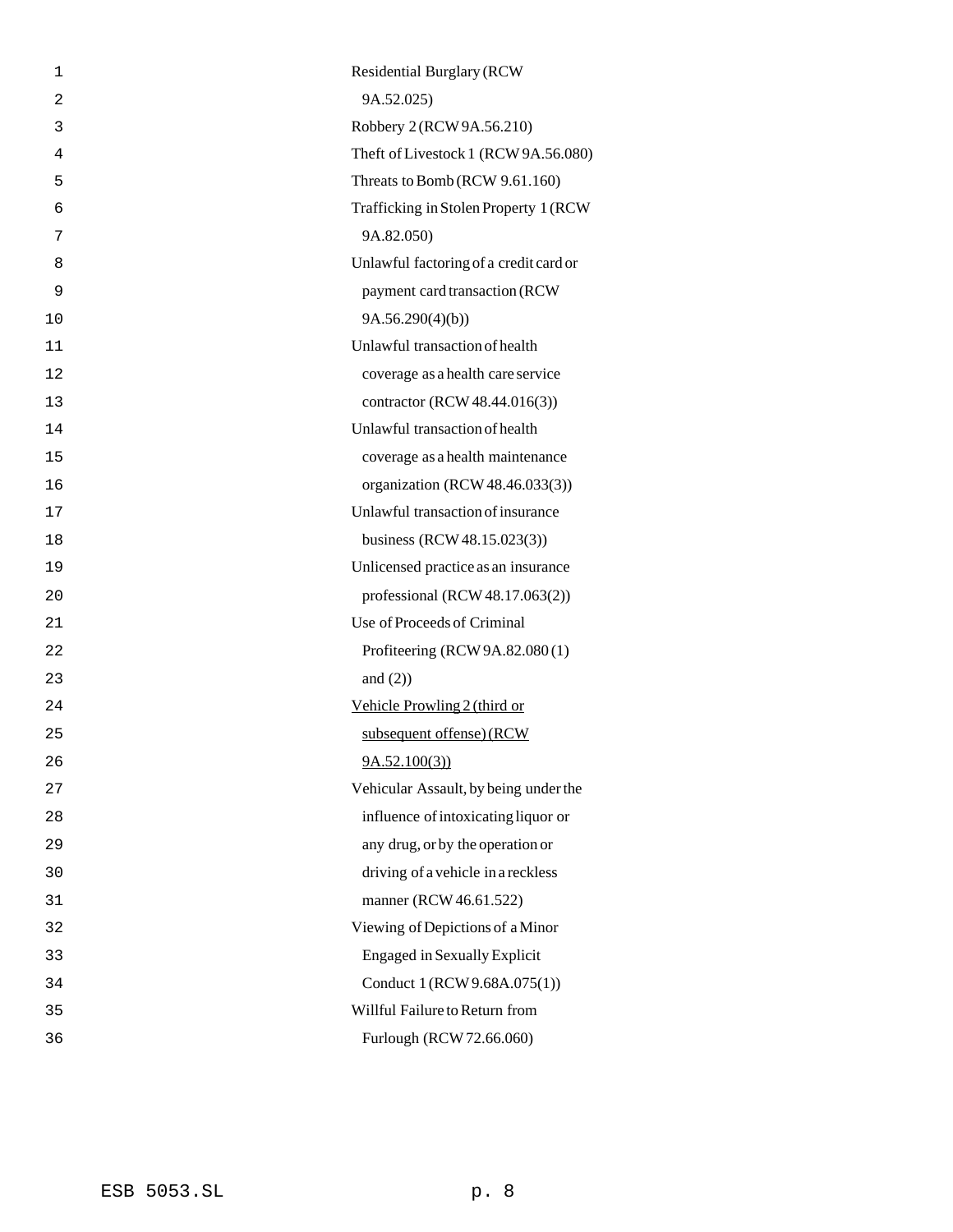| 1  | $\rm III$ | Animal Cruelty 1 (Sexual Conduct or           |
|----|-----------|-----------------------------------------------|
| 2  |           | Contact) (RCW 16.52.205(3))                   |
| 3  |           | Assault 3 (Except Assault 3 of a Peace        |
| 4  |           | Officer With a Projectile Stun                |
| 5  |           | Gun) (RCW 9A.36.031 except                    |
| 6  |           | subsection $(1)(h)$                           |
| 7  |           | Assault of a Child 3 (RCW 9A.36.140)          |
| 8  |           | Bail Jumping with class B or C Felony         |
| 9  |           | (RCW 9A.76.170(3)(c))                         |
| 10 |           | Burglary 2 (RCW 9A.52.030)                    |
| 11 |           | Communication with a Minor for                |
| 12 |           | <b>Immoral Purposes (RCW)</b>                 |
| 13 |           | 9.68A.090)                                    |
| 14 |           | Criminal Gang Intimidation (RCW               |
| 15 |           | 9A.46.120)                                    |
| 16 |           | Custodial Assault (RCW 9A.36.100)             |
| 17 |           | Cyberstalking (subsequent conviction          |
| 18 |           | or threat of death) (RCW                      |
| 19 |           | 9.61.260(3)                                   |
| 20 |           | Escape 2 (RCW 9A.76.120)                      |
| 21 |           | Extortion 2 (RCW 9A.56.130)                   |
| 22 |           | Harassment (RCW 9A.46.020)                    |
| 23 |           | Intimidating a Public Servant (RCW            |
| 24 |           | 9A.76.180)                                    |
| 25 |           | Introducing Contraband 2 (RCW                 |
| 26 |           | 9A.76.150)                                    |
| 27 |           | Malicious Injury to Railroad Property         |
| 28 |           | (RCW 81.60.070)                               |
| 29 |           | Mortgage Fraud (RCW 19.144.080)               |
| 30 |           | <b>Negligently Causing Substantial Bodily</b> |
| 31 |           | Harm By Use of a Signal                       |
| 32 |           | Preemption Device (RCW                        |
| 33 |           | 46.37.674)                                    |
| 34 |           | Organized Retail Theft 1 (RCW                 |
| 35 |           | 9A.56.350(2)                                  |
| 36 |           | Perjury 2 (RCW 9A.72.030)                     |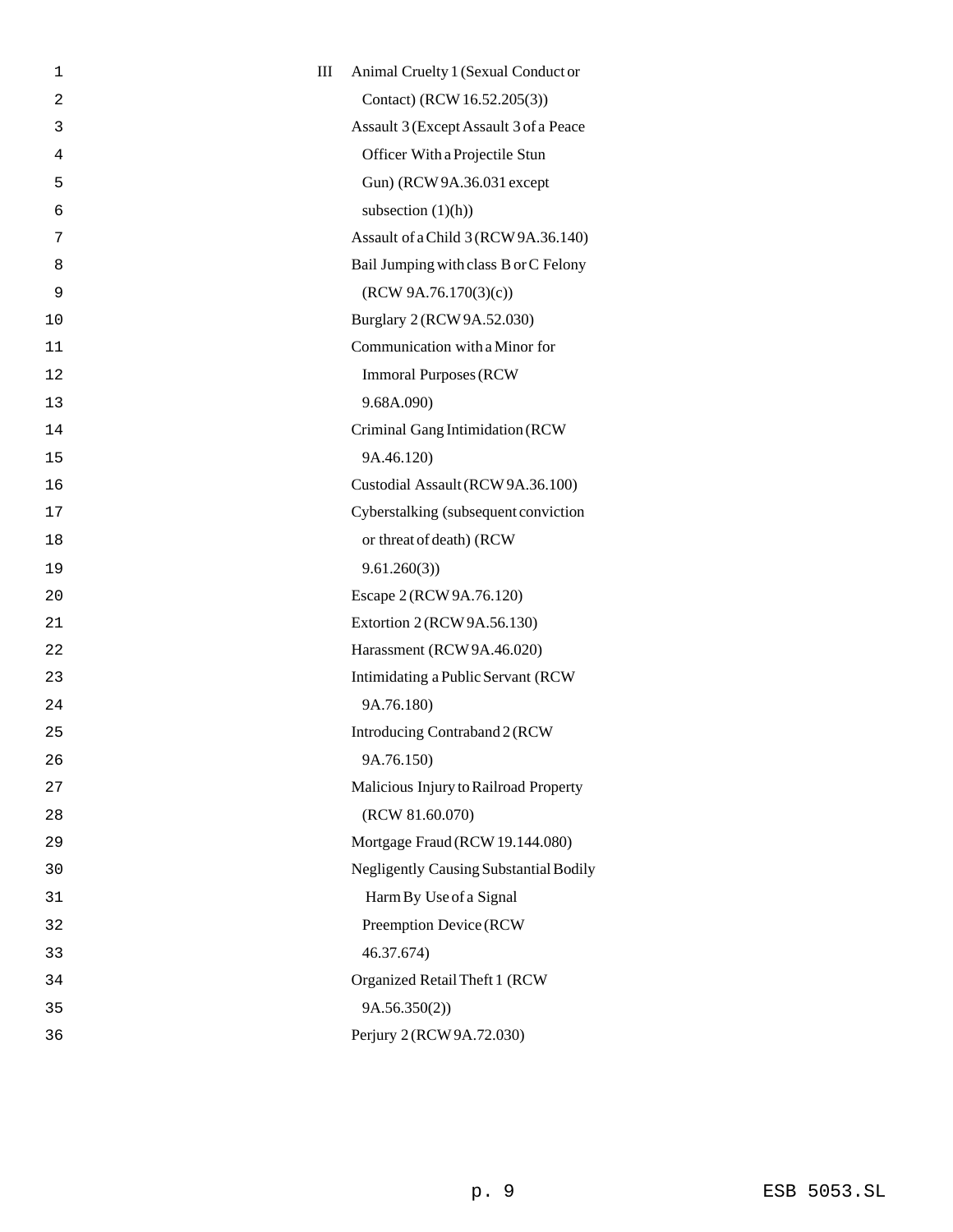| $\mathbf{1}$   | Possession of Incendiary Device (RCW     |
|----------------|------------------------------------------|
| $\overline{2}$ | 9.40.120)                                |
| 3              | Possession of Machine Gun or Short-      |
| 4              | Barreled Shotgun or Rifle (RCW           |
| 5              | 9.41.190)                                |
| 6              | Promoting Prostitution 2 (RCW            |
| 7              | 9A.88.080)                               |
| 8              | Retail Theft with Extenuating            |
| 9              | Circumstances 1 (RCW                     |
| 10             | 9A.56.360(2))                            |
| 11             | Securities Act violation (RCW            |
| 12             | 21.20.400)                               |
| 13             | Tampering with a Witness (RCW            |
| 14             | 9A.72.120)                               |
| 15             | Telephone Harassment (subsequent         |
| 16             | conviction or threat of death)           |
| 17             | (RCW 9.61.230(2))                        |
| 18             | Theft of Livestock 2 (RCW 9A.56.083)     |
| 19             | Theft with the Intent to Resell 1 (RCW)  |
| 20             | 9A.56.340(2)                             |
| 21             | Trafficking in Stolen Property 2 (RCW    |
| 22             | 9A.82.055)                               |
| 23             | Unlawful Hunting of Big Game 1           |
| 24             | (RCW 77.15.410(3)(b))                    |
| 25             | Unlawful Imprisonment (RCW               |
| 26             | 9A.40.040)                               |
| 27             | Unlawful possession of firearm in the    |
| 28             | second degree $(RCW 9.41.040(2))$        |
| 29             | Unlawful Taking of Endangered Fish       |
| 30             | or Wildlife 1 (RCW                       |
| 31             | 77.15.120(3)(b)                          |
| 32             | Unlawful Trafficking in Fish, Shellfish, |
| 33             | or Wildlife 1 (RCW                       |
| 34             | 77.15.260(3)(b)                          |
| 35             | Unlawful Use of a Nondesignated          |
| 36             | Vessel (RCW 77.15.530(4))                |
|                |                                          |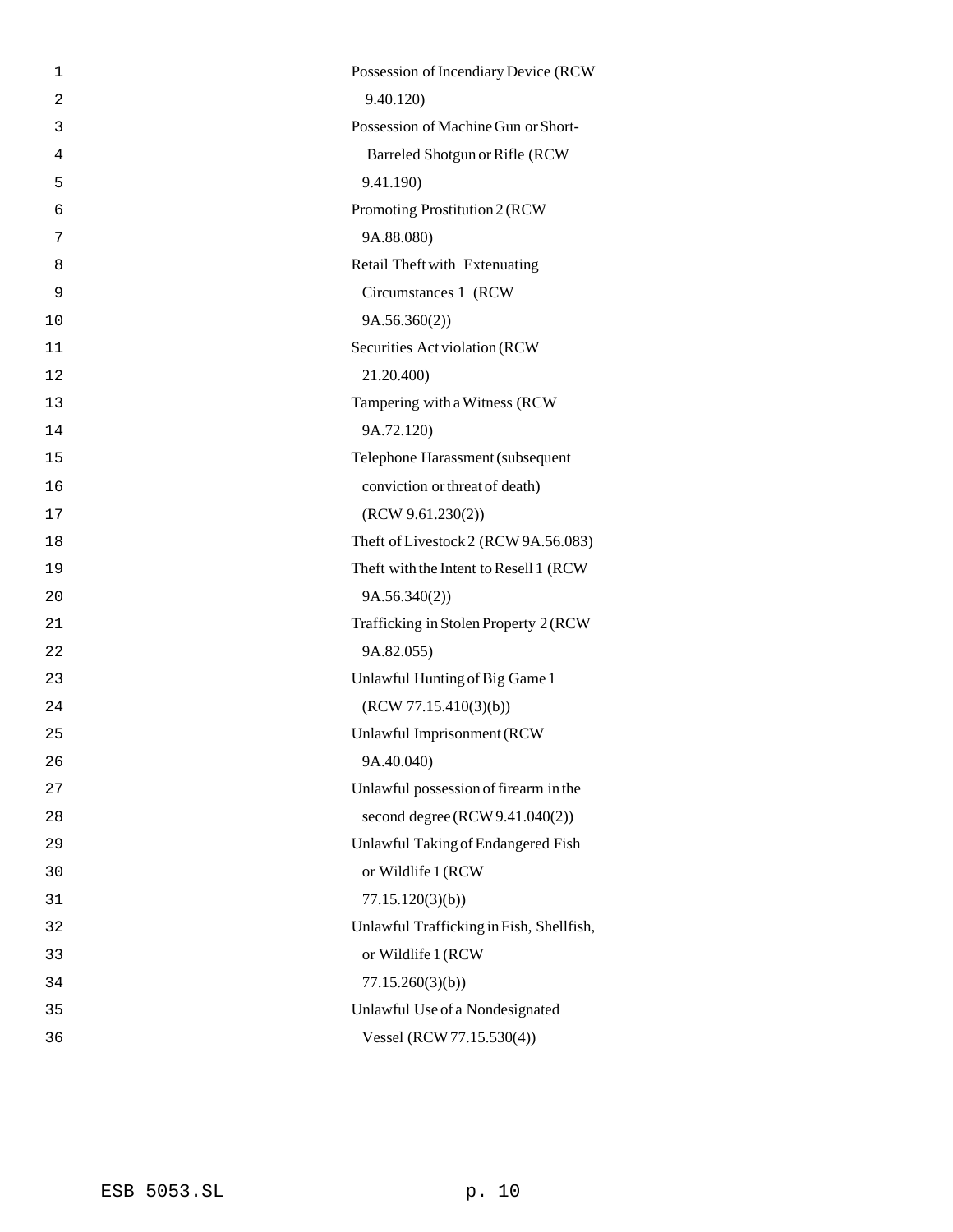| 1              |   | Vehicular Assault, by the operation or   |
|----------------|---|------------------------------------------|
| $\overline{c}$ |   | driving of a vehicle with disregard      |
| 3              |   | for the safety of others (RCW            |
| 4              |   | 46.61.522                                |
| 5              |   | Willful Failure to Return from Work      |
| 6              |   | Release (RCW 72.65.070)                  |
| 7              | П | Commercial Fishing Without a License     |
| 8              |   | 1 (RCW 77.15.500(3)(b))                  |
| 9              |   | Computer Trespass 1 (RCW                 |
| 10             |   | 9A.52.110)                               |
| 11             |   | Counterfeiting (RCW 9.16.035(3))         |
| 12             |   | <b>Engaging in Fish Dealing Activity</b> |
| 13             |   | Unlicensed 1 (RCW 77.15.620(3))          |
| 14             |   | <b>Escape from Community Custody</b>     |
| 15             |   | (RCW 72.09.310)                          |
| 16             |   | Failure to Register as a Sex Offender    |
| 17             |   | (second or subsequent offense)           |
| 18             |   | (RCW 9A.44.132)                          |
| 19             |   | Health Care False Claims (RCW            |
| 20             |   | 48.80.030)                               |
| 21             |   | Identity Theft 2 (RCW 9.35.020(3))       |
| 22             |   | <b>Improperly Obtaining Financial</b>    |
| 23             |   | Information (RCW 9.35.010)               |
| 24             |   | Malicious Mischief 1 (RCW                |
| 25             |   | 9A.48.070)                               |
| 26             |   | Organized Retail Theft 2 (RCW            |
| 27             |   | 9A.56.350(3)                             |
| 28             |   | Possession of Stolen Property 1 (RCW     |
| 29             |   | 9A.56.150)                               |
| 30             |   | Possession of a Stolen Vehicle (RCW      |
| 31             |   | 9A.56.068)                               |
| 32             |   | Retail Theft with Extenuating            |
| 33             |   | Circumstances 2 (RCW                     |
| 34             |   | 9A.56.360(3)                             |
| 35             |   | Theft 1 (RCW 9A.56.030)                  |
| 36             |   | Theft of a Motor Vehicle (RCW            |
| 37             |   | 9A.56.065)                               |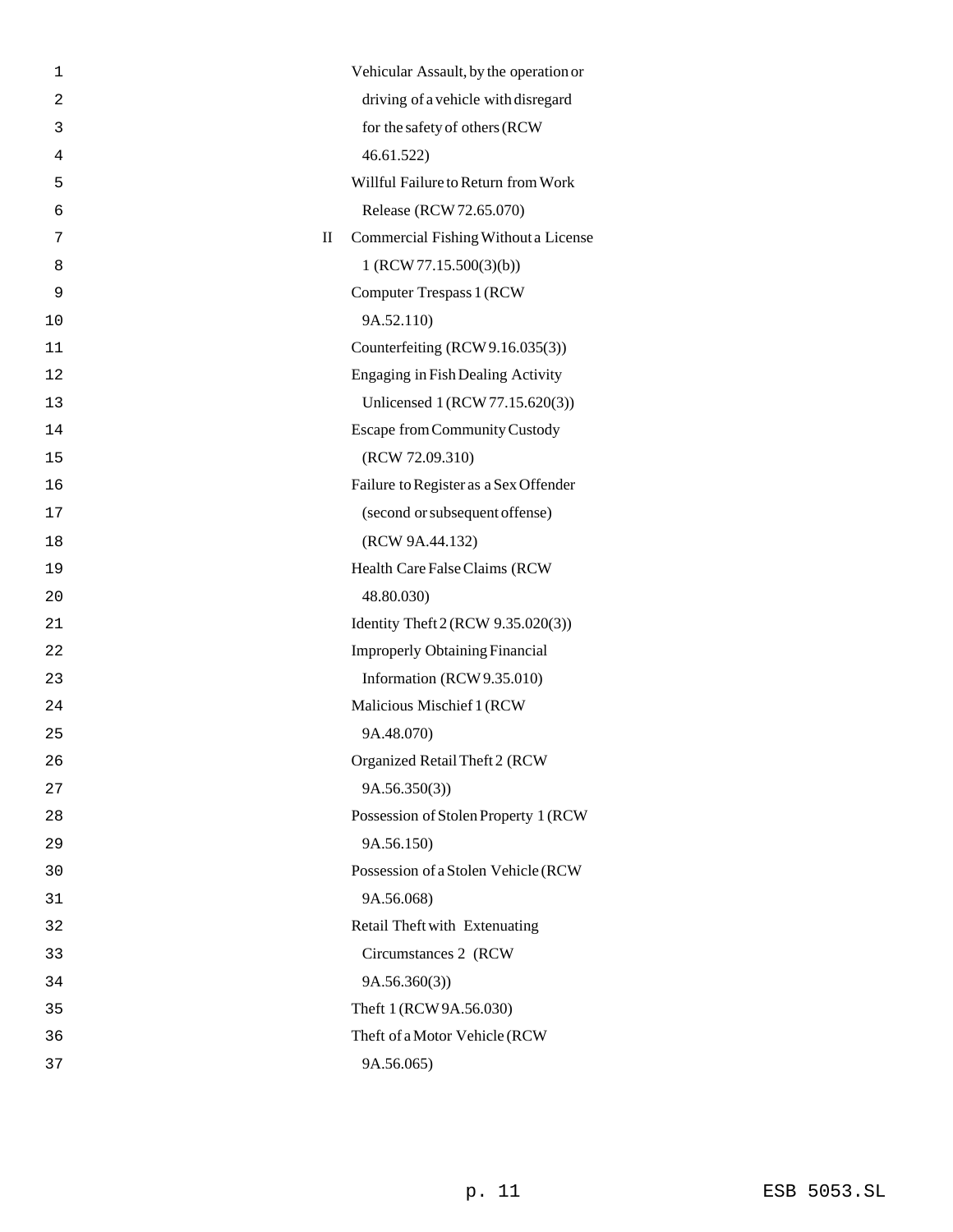| 1              | Theft of Rental, Leased, or Lease-         |
|----------------|--------------------------------------------|
| $\overline{2}$ | purchased Property (valued at one          |
| 3              | thousand five hundred dollars or           |
| 4              | more) (RCW 9A.56.096(5)(a))                |
| 5              | Theft with the Intent to Resell 2 (RCW     |
| 6              | 9A.56.340(3)                               |
| 7              | Trafficking in Insurance Claims (RCW)      |
| 8              | 48.30A.015)                                |
| 9              | Unlawful factoring of a credit card or     |
| 10             | payment card transaction (RCW              |
| 11             | 9A.56.290(4)(a)                            |
| 12             | Unlawful Participation of Non-Indians      |
| 13             | in Indian Fishery (RCW                     |
| 14             | 77.15.570(2)                               |
| 15             | Unlawful Practice of Law (RCW              |
| 16             | 2.48.180)                                  |
| 17             | Unlicensed Practice of a Profession or     |
| 18             | Business (RCW 18.130.190(7))               |
| 19             | Unlawful Purchase or Use of a License      |
| 20             | (RCW 77.15.650(3)(b))                      |
| 21             | Unlawful Trafficking in Fish, Shellfish,   |
| 22             | or Wildlife 2 (RCW                         |
| 23             | 77.15.260(3)(a)                            |
| 24             | Voyeurism (RCW 9A.44.115)                  |
| 25             | Attempting to Elude a Pursuing Police<br>Ι |
| 26             | Vehicle (RCW 46.61.024)                    |
| 27             | False Verification for Welfare (RCW        |
| 28             | 74.08.055)                                 |
| 29             | Forgery (RCW 9A.60.020)                    |
| 30             | Fraudulent Creation or Revocation of a     |
| 31             | Mental Health Advance Directive            |
| 32             | (RCW 9A.60.060)                            |
| 33             | Malicious Mischief 2 (RCW                  |
| 34             | 9A.48.080)                                 |
| 35             | Mineral Trespass (RCW 78.44.330)           |
| 36             | Possession of Stolen Property 2 (RCW       |
| 37             | 9A.56.160)                                 |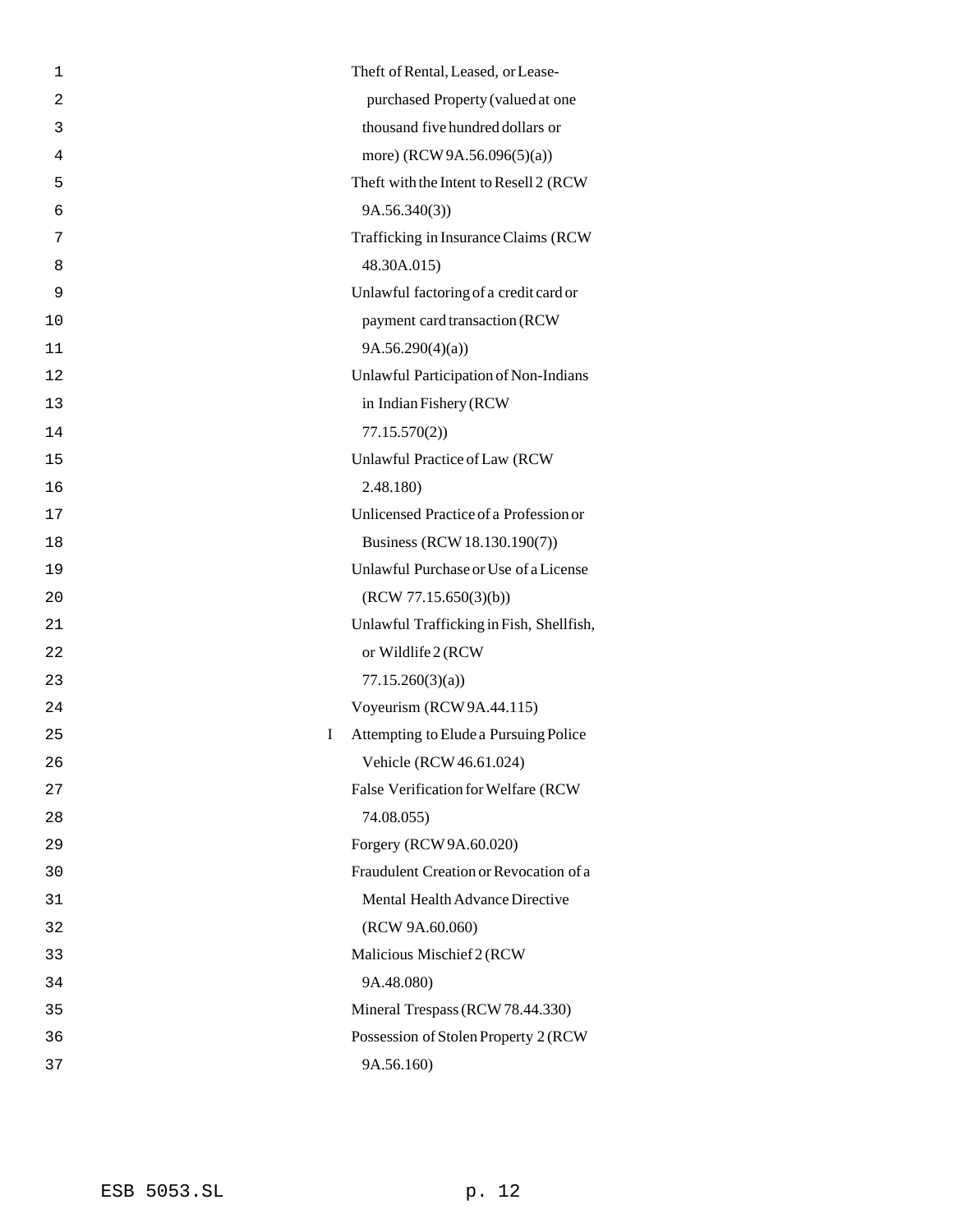| 1              | Reckless Burning 1 (RCW 9A.48.040)       |
|----------------|------------------------------------------|
| $\overline{2}$ | Spotlighting Big Game 1 (RCW             |
| 3              | 77.15.450(3)(b)                          |
| 4              | Suspension of Department Privileges 1    |
| 5              | (RCW 77.15.670(3)(b))                    |
| 6              | <b>Taking Motor Vehicle Without</b>      |
| 7              | Permission 2 (RCW 9A.56.075)             |
| 8              | Theft 2 (RCW 9A.56.040)                  |
| 9              | Theft of Rental, Leased, or Lease-       |
| 10             | purchased Property (valued at two        |
| 11             | hundred fifty dollars or more but        |
| 12             | less than one thousand five              |
| 13             | hundred dollars) (RCW                    |
| 14             | 9A.56.096(5)(b)                          |
| 15             | Transaction of insurance business        |
| 16             | beyond the scope of licensure            |
| 17             | (RCW 48.17.063)                          |
| 18             | Unlawful Fish and Shellfish Catch        |
| 19             | <b>Accounting (RCW)</b>                  |
| 20             | 77.15.630(3)(b)                          |
| 21             | Unlawful Issuance of Checks or Drafts    |
| 22             | (RCW 9A.56.060)                          |
| 23             | <b>Unlawful Possession of Fictitious</b> |
| 24             | Identification (RCW 9A.56.320)           |
| 25             | Unlawful Possession of Instruments of    |
| 26             | Financial Fraud (RCW 9A.56.320)          |
| 27             | <b>Unlawful Possession of Payment</b>    |
| 28             | Instruments (RCW 9A.56.320)              |
| 29             | Unlawful Possession of a Personal        |
| 30             | <b>Identification Device (RCW</b>        |
| 31             | 9A.56.320)                               |
| 32             | <b>Unlawful Production of Payment</b>    |
| 33             | Instruments (RCW 9A.56.320)              |
| 34             | Unlawful Release of Deleterious Exotic   |
| 35             | Wildlife (RCW 77.15.250(2)(b))           |
| 36             | Unlawful Trafficking in Food Stamps      |
| 37             | (RCW 9.91.142)                           |